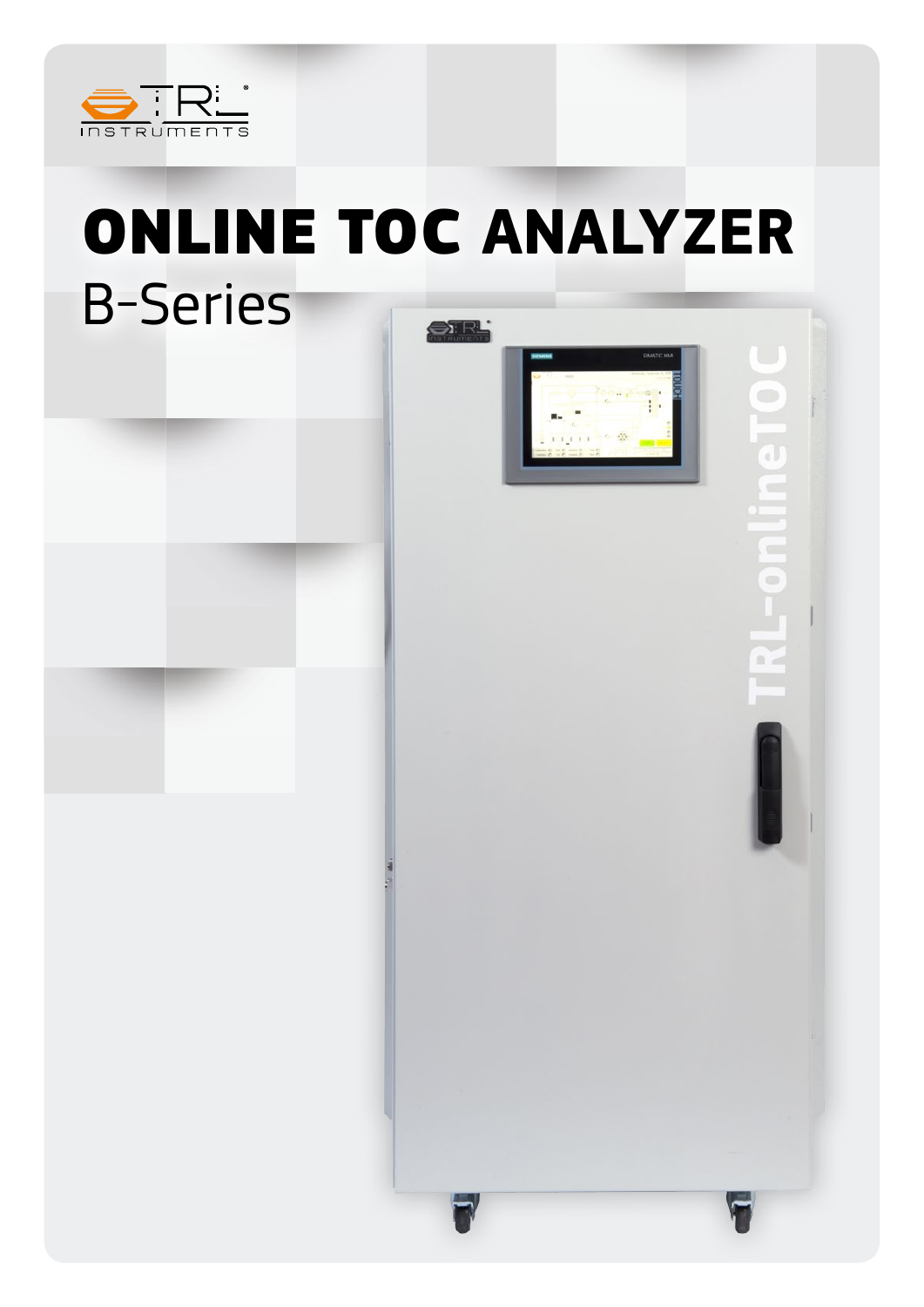# **Features of Online TOC Analyzers**

#### **Unique, Patented Two Zone Furnace Design**

Having two temperature zones assure complete combustion of carbon and nitrogen containing compounds while saving the catalyst life. This is based on the unique patented two-zone furnace design. Reactor design eliminates direct physical contact of the catalyst with the sample, reducing sulfur and halogen poisoning, thereby increasing catalyst service life.

#### **Simultaneous Nitrogen Analysis is an Option**

High temperature catalytic oxidation (HTCO) technology and the in-house developed catalyst allow simultaneous measurement of TC and TNb parameters. The same catalyst serves for combustion of compounds containing carbon and nitrogen.





#### **Ease of Maintenance**

Design of TRL-onlineTOC Analyzer simplifies maintenance. Software generates warning messages for routine maintenance needs allowing the operator to recognize, remotely and take action in time. Maintenance and adjustment requirements are collected in a panel for easy access to each component.

#### **Low Cost of Operation as Well as Very Low Maintenance Needs**

Long catalyst service life as well as extended life of consumable items allow maintenance free 80 days operation, based on hourly monitoring.



#### **Operator Friendly Software Functions**

Maintenance chief and technicians can be listed in hierarchy of users and be classified in distribution of authorities. All events are logged and permanently saved. All settable parameters are under the control of the chief and any change is logged, in case. Graphycal display of trend is easy to generate on the screen.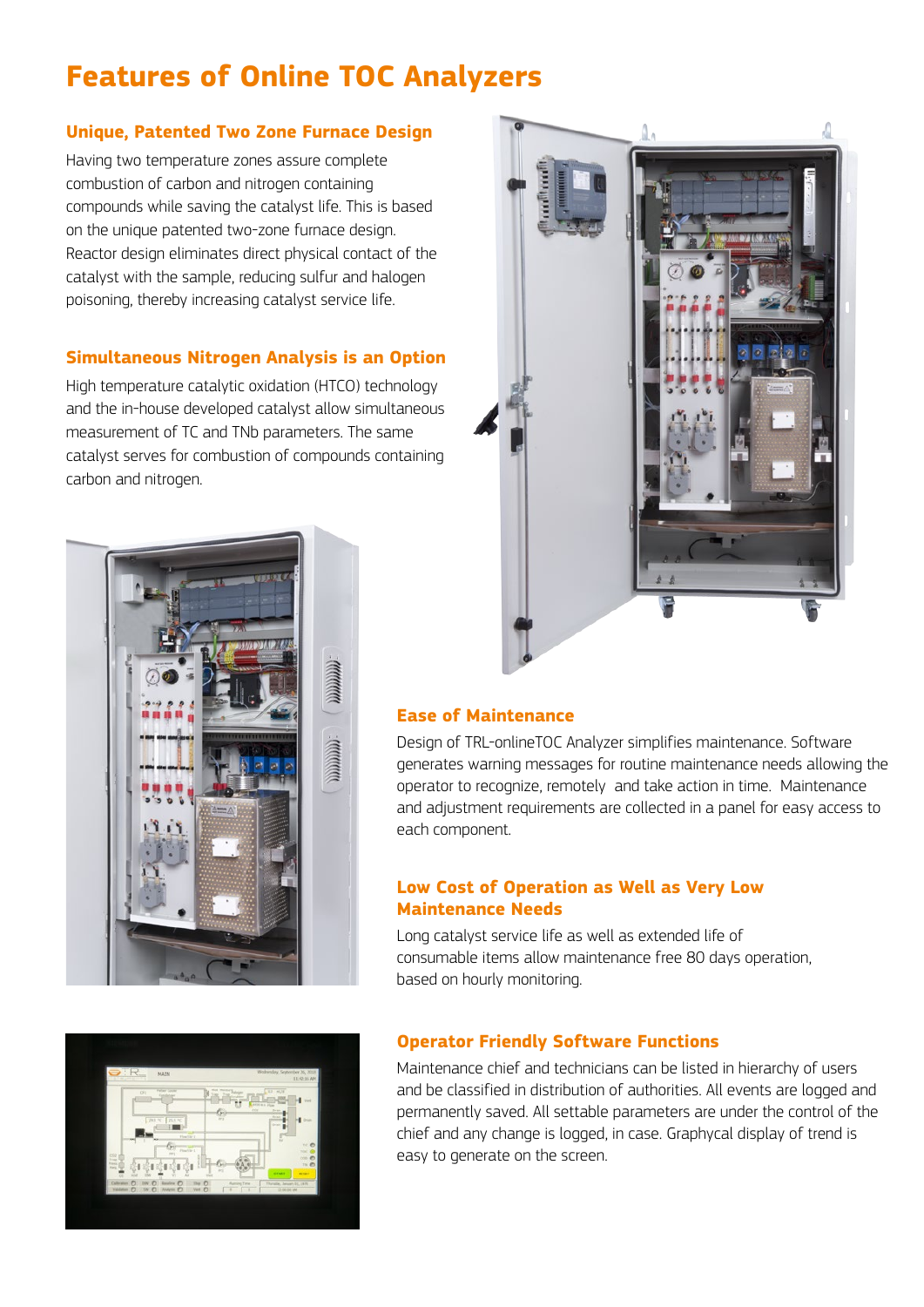### **User Friendly Software Functions**



Testing of analyzer functions by the operator



Calibrated parameter, calibration concentrations and number of calibration points are entered for each parameters



Instant values of temperature and flow and recent concentration are on the display; indicating the functioning component as green, on the process diagram



Recent value of concentration as well as trend graphics by date and time



Menu options are on the left side of any page by touch screen

|                                  |                 | Parameters    |                    |      |    |              |
|----------------------------------|-----------------|---------------|--------------------|------|----|--------------|
| $_{\rm K}$                       | TC.             | VOC           | TOC                | COD  | TN |              |
| Furnace Zone-1 Set Value         | 800.0 °C        |               | Flow Rate          |      |    | 200.0 mL/mir |
| Furnace Zone-2 Set Value         | 500.0 °C        |               | Analysis Wait Time |      |    | $4$ min      |
| Select Carbon Calibration File   | CALIBRATION-4 V | m :           | $0.17$ $n$ :       | 1.83 |    |              |
| Select Nitrogen Calibration File |                 | $-7$<br>$m$ : | $0.00$ n :         | 0.00 |    |              |

Parameters to be analyzed, temperatures in the furnace, air flow rate, time to wait for the next analysis, calibration file selection are under user selection

| <b>Northean Automotive Art</b><br>the art inspective<br>Lasted                  | <b>Remote Control</b>                          | ID01 Update 15:42.46 D4.70.201                                                                                                                                                                                                                                                                                                                                                                                                                                                                                                                                        |
|---------------------------------------------------------------------------------|------------------------------------------------|-----------------------------------------------------------------------------------------------------------------------------------------------------------------------------------------------------------------------------------------------------------------------------------------------------------------------------------------------------------------------------------------------------------------------------------------------------------------------------------------------------------------------------------------------------------------------|
| Villations<br>* Harmota Control                                                 | Start Smill moters                             | Remote Maintenance over the Internet Explorer<br>Internet Explorer VED SP1 or higher is required for remote maintenance. For further information, refer to the service downloads.                                                                                                                                                                                                                                                                                                                                                                                     |
| . Control Functions<br><b>Bystem</b><br>Dispresses<br><b>&gt; Fits Entrance</b> | <b>Service Downloads</b><br><b>Jose Undale</b> | Remote maintenance of StalkTIC FBB systems is possible using the Internet Explorer. This requires a Java-based accide that is loaded automatically by the relevant HM system and started in the<br>Internet Explorer<br>For optimum scopes to the HAR pustoms, we recommend that you motell the islast Jawa Rundane Environment (JAIE **) from Sun Microsystems. The Jawa Rentiese Environment (JAIE **) included<br>the Jaca plug-in components necessary to run, Jaya applies in your Internet Ecolonic.<br>The current version can be downloaded at your inva com- |
|                                                                                 | <b>SculptClient Application</b>                | This program allows writers ed functionality for "nends maintenance over the Internet Explorer". The program is available in the support folder of your installation DVD and can be run as a sequeste.<br>detekcation on your computer.<br>in addition to the screen contents, this application plac clisicials the toyout of the HRR system roquining maintenance. The advantage nord is the bootherial accoss to the locally proklass softlays and<br>function beys of the SBAKTIC Panel                                                                            |

Remote access to the HMI for maintenance and service is possible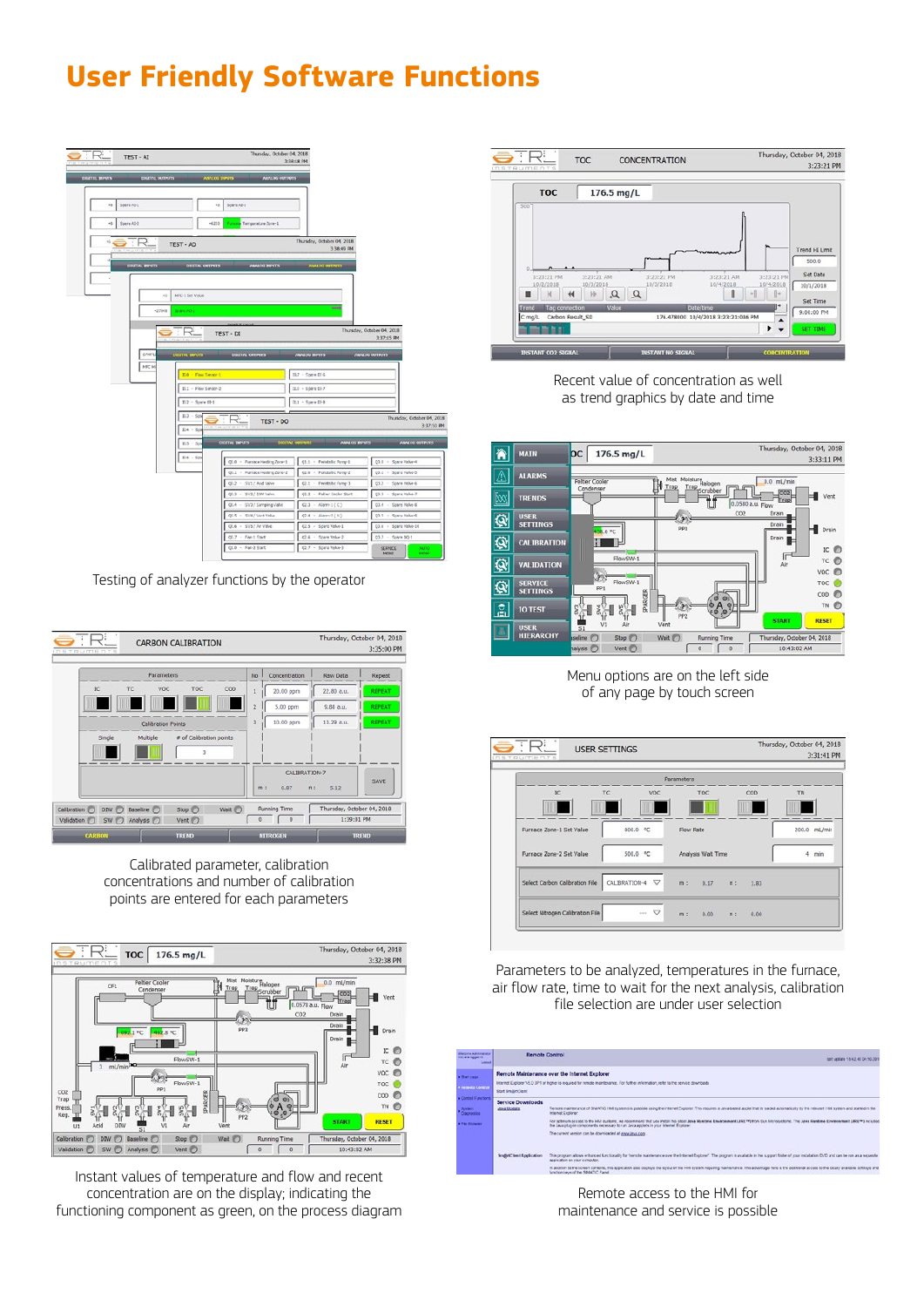### **Specifications of TRL-onlineTOC Analyzers**

- The monitor is designed for **continuous** operation
- Measured parameters: TC or TOC. by operator's selection; IC and TN are optional additions

• Instrument has dual zone high temperature combustion technology and the higher temperature zone is adjustable between 600- 1000°C

• Range is set from 0-5mg/L to 0-1,000mg/ L TOC, operator adjustable. 1000mgTOC/L is achieved without dilution of the sample

• Limit of Detection is 0.1mgC

• Measuring method: High Temperature Catalytic Oxidation (HTCO); TOC is analyzed by direct NPOC measurement, IC removal is achieved by air sparging and acidification

**• Sensor** for carbon analysis is nondispersive infrared detector (NDIR)

• Analysis cycle time depends on number of wash cycles, however it is arranged by the operator; nominally between 5 to 20 minutes

• Samples at 1 to 2 bar-absolute are introduced without problem, by getting use of internal sampling pump

• Air flow rate is operator adjustable and nominally about 200mL/min,

• Sample temperature of 5°C to 50°C is affordable

• Fluid flow for accurate and repeatable injection is achieved through 3 peristaltic pumps plus a 6-port solenoid driven valve

• Waste liquid disposal is achieved automatically by peristaltic pump

• Ambient temperature of between 5°C and 40°C is good for proper operation

• Communication and available digital

outputs: via RS232; date and time, up to 3 measured parameters and error messages; profibus, modbus and ethernet options are available as adders

• 0-10 VDC and 4-20 mA analog output options are available for future upgrade

• 2 dry contact alarm limits are set by user

• Data storage and data presentation: up to 9999 recent results should be saved and stored, on the basis of "first in first out" method; **graphical trend presentation** is available on the display and initiated by the operator

• Following **software functions** are available:

o System diagnostics, data storage, optional single or multipoint calibration file storage; single validation cycle;

o Design of an analytical cycles as to include as many DI wash and sample wash runs as required; maintenance cycle management and warning of replacement parts based on run cycles;

o Continuous control of sample, acid and DI water flows, liquid leakage, furnace

o Temperature, air flow rate; air leakage;

o Auto-stand-by in case of: emptied acid bottle, sample-acid-DI water leakage, air leakage, furnace temperature failure;

o Graphical presentation of trend between settable date and time

• Power requirement is 230 VAC 50/60 Hz; 1200VA

• Carrier Gas: hydrocarbon and CO2 free air at 2-6 bar

• Compliance with standard methods: 5310B, EPA 415.1, ISO 8245:1999, DIN1484:1997

• The enclosure is NEMA 4 / IP54 compliant and either wall mount or floor standing use is possible

• Dimensions (HWD): 138x70x36cm, including wall mount and hanging attachments

• Weight: 90 kg

• A start up kit is included in the standard pack, for immediate commissioning to operate the instrument at site, for limited number of runs, however **a consumables** kit is recommended for a year of smooth operation

• Shipment is via airfreight. The equipment is packed in a wooden cradle

• Lifelong remote support is available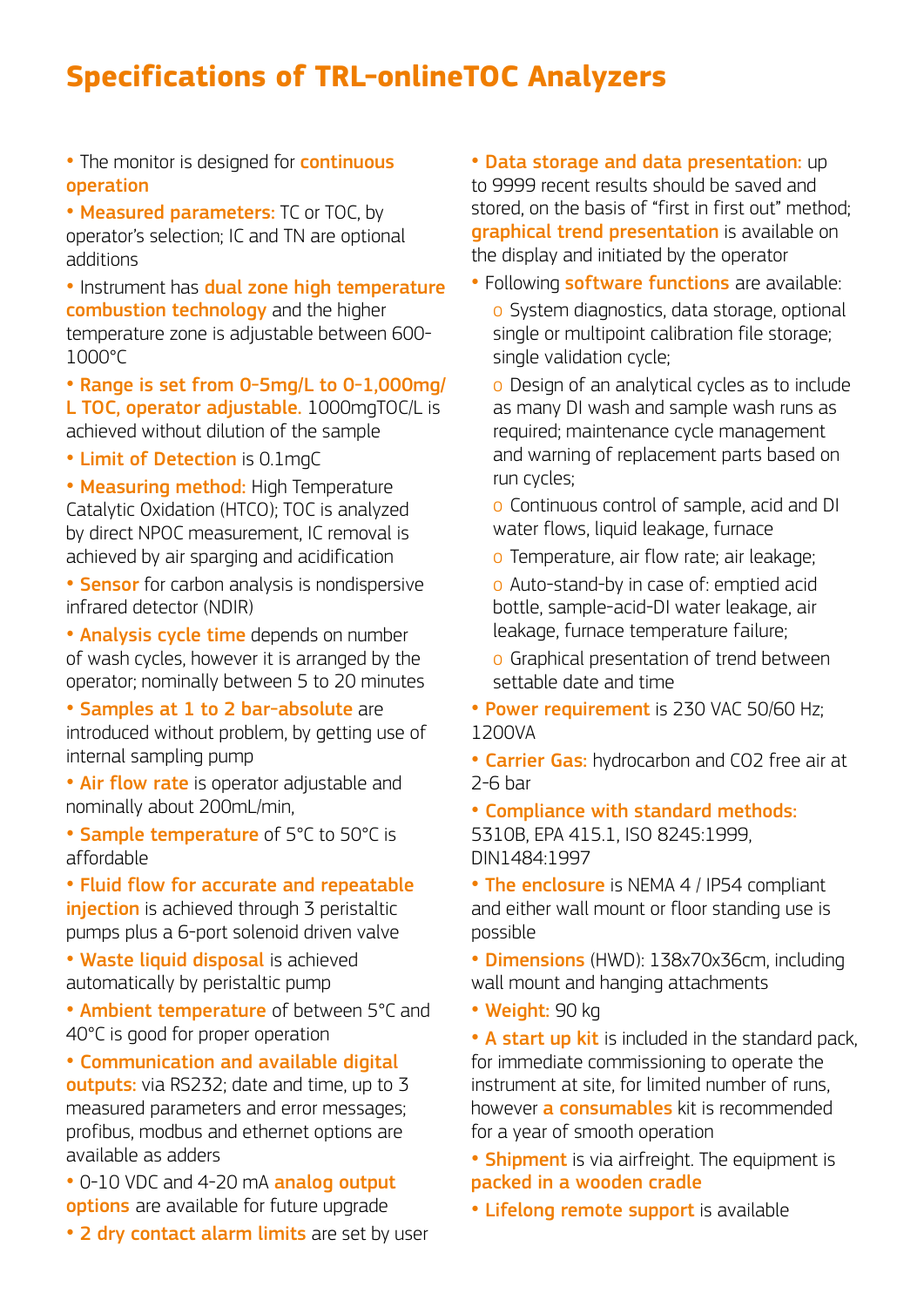#### **Optional TN Parameter**

o Range: from 0-5 up to 0-1,000mg/L TOC, without dilution, operator adjusted

- $\alpha$  Accuracy:  $\pm$  5% of range
- o Limit of Detection: 20ugC/L
- o Measuring method: HTCO,
- o TN should be analyzed by NO detection
- o Sensor for nitrogen analysis is chemiluminescence detector

o Ozone generator should be built in the analyzer

#### **Optional IC Parameter**

- o Range: up to 0-2,000mg/L IC, without dilution, operator adjusted
- o Accuracy:  $\pm$  5% of range at ranges less than 1000mg/L;  $\pm$  2% of reading at ranges over 1000mg/L
- o Limit of Detection: 0.25ugC/L
- o Measuring method: by air sparging and acidification
- o Detection of CO2 by NDIR detector

#### **Optional Higher Range**

For very polluted samples up to 0-50,000mg/L TOC, operator settable, achieved by dilution with DI water

#### **Optional TOC Quality Air Generator**

- o Integrated into the system
- o Should provide quality of air to achieve the given specifications

o 1 set of spare sorbents for maintenance and refilling

#### **Optional 6 Port Multi Sampling Apparatus**

- o 6 sample lines can be connected
- o All functions are controlled through the software of the main system
- o Sequence of the sample lines is adjustable
- o Washing the collection cup by the sample is achieved

o Discharge is achieved by peristaltic pumps

o Inlet pressure of the sample lines should not exceed 2 bars absolute

#### **Optional analog output-mA**

- o 4-20mA analog output for the measured parameters
- o up to 3 parameters

#### **Optional analog output-VDC**

- o 0-10VDC for the measured parameters
- o Up to 3 parameters

#### **Communication options**

- o Profibus
- o Modbus RS485
- o Ethernet
- o Web monitoring

#### **Optional Consumables Kit**

Recommended for one year of operation; includes: 20 gr/pk of catalyst; pk of glass wool; pk of quartz wool, pk of o-rings, pk of moisture trap filling, pk of halogen trap packing, peristaltic tubes

#### **Optional and Spares Parts**

Followings are recommended to be kept in stock to assure minimum down time in case of failure of parts:

- o 3 ea trap tubes
- o 1 ea combustion tube
- o 1 ea peristaltic pump
- o 1 ea solenoid valve
- o 1 ea filter on CO2 detector
- o 1 ea gas flow meter
- o 3 ea GL14 cap with PTFE quoted septa